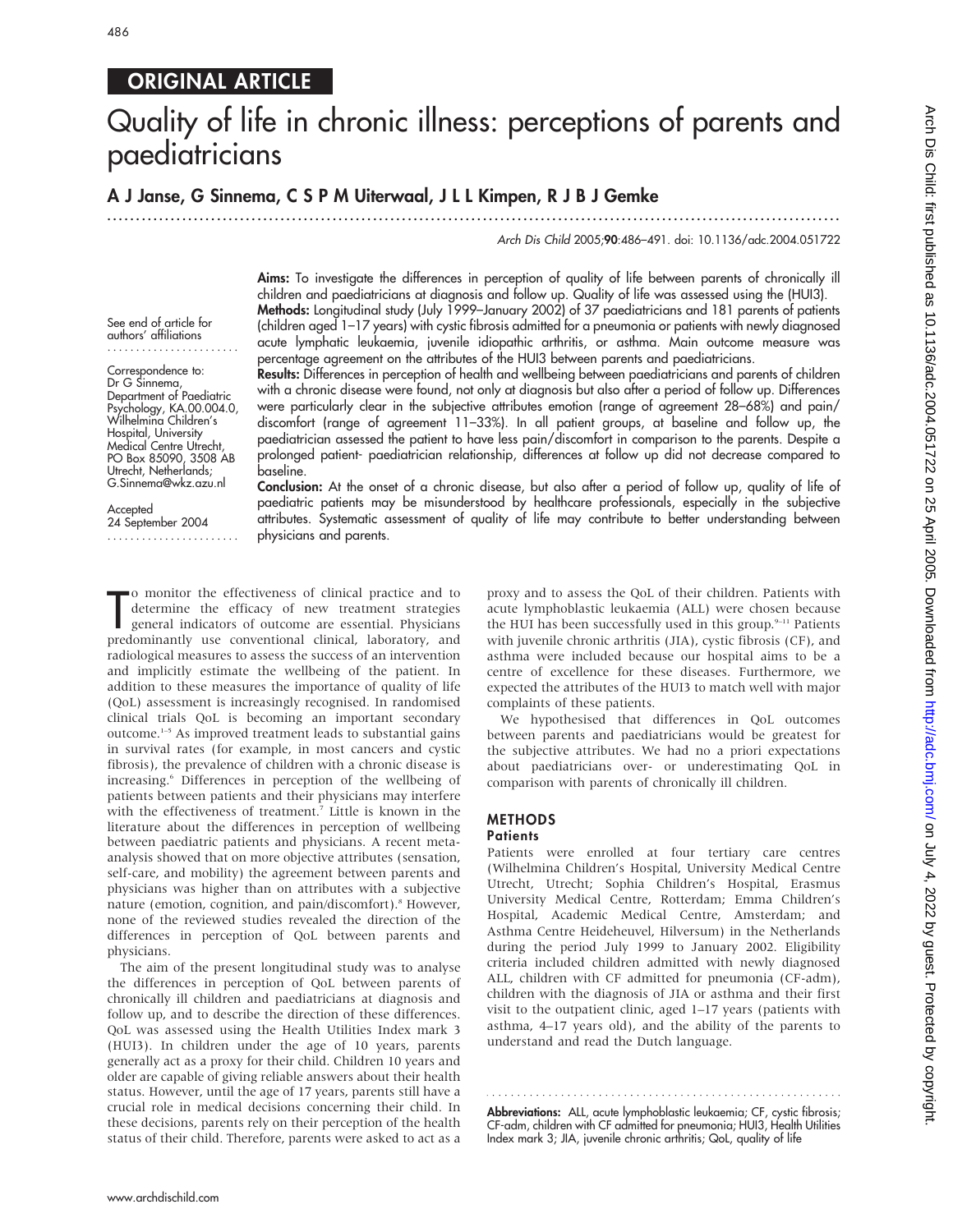#### Data collection

QoL was assessed using a 42 item interview questionnaire (baseline) and a 15 item self-complete questionnaire (follow up) developed for parents. At baseline parents completed the interview questionnaire administered by the principal investigator (AJJ). The interview was completed during the first week following admission (ALL, CF-adm), or after the first visit to the paediatricians in the outpatient clinic (JIA, asthma). The follow up assessment was completed after induction therapy, before the start of methotrexate according to the SNWLK-ALL-9 protocol (ALL),<sup>12</sup> 6-8 weeks after admission (CF-adm), three months after the first visit (asthma) or six months after the first visit (JIA) in the outpatient clinic. The follow up interval for each disease was different and determined by the time needed for stabilisation of the initial therapeutic effect according to consensus reached during meetings with clinical experts. In patients with ALL the follow up time was determined by the SNWLK protocol.12 Following the consultation or admission of the patient, the paediatricians completed the Multiattribute Health Status classification System HUI3 (described by Feeny et al).<sup>13</sup> The paediatricians completed the HUI3 independently from the parents. Parents and paediatricians were asked to consider the health status of each patient for the preceding period of four weeks.

Information from these questionnaires was converted to health state vectors in the HUI3 formats by an established algorithm.14 The Health Utilities Index mark 2 and mark 3 (HUI2 and HUI3) are generic multiattribute health status classification systems.13 They have been used in a number of clinical studies of children with cancer,<sup>15-25</sup> extremely low birth weight infants,<sup>26</sup> <sup>27</sup> and survivors of paediatric intensive care.28 The HUI3 has been described in detail by Feeny and colleagues.13 Briefly, it consists of eight attributes. Each attribute consists of 5–6 levels representing the range of functioning from normal (1) to severely impaired (5 or 6). The attributes forming the HUI3 system are vision (1–6), hearing (1–6), speech (1–5), ambulation (1–6), dexterity  $(1-6)$ , emotion  $(1-5)$ , cognition  $(1-6)$ , and pain/discomfort (1–5). For example, the attribute emotion represents the following levels: level 1, happy and interested in life; level 2, somewhat happy; level 3, somewhat unhappy; level 4, very unhappy; and level 5, so unhappy that life is not worthwhile.

## Consent and ethics approval

Written informed consent was obtained from all parents and of patients over 12 years of age who agreed to participate in the study. The medical ethics committees of all participating centres approved the study protocol.

| Characteristic                               |                 |
|----------------------------------------------|-----------------|
| Pairs HUI all domains complete               | 181/145         |
| Mean age first assessment (SD) in years      | 7.9(4.3)        |
| Percentage male/female diagnosis (follow up) | 83 (70)/54 (75) |
| Diagnosis (follow up); no. of complete pairs |                 |
| ALL                                          | 47 (40)         |
| Asthma                                       | 50 (37)         |
| <b>CF</b>                                    | 39 (30)         |
| <b>JIA</b>                                   | 45 (38)         |
| Mean duration follow up (weeks)              |                 |
| ALL                                          | 7               |
| Asthma                                       | 14              |
| <b>CF</b>                                    | 9               |
| <b>JIA</b>                                   | 28              |

## Statistical analysis

Patients were divided into four groups based on their diagnosis. For each group of patients the following procedure was used.

Absolute differences between physicians and parents for each attribute at baseline and at follow up were calculated using the formula: attribute level physician  $-$  attribute level parent. The outcome was dichotomised into presence (''1'') or absence (''0'') of difference between physician and parent. All outcomes zero become ''0'', all negative and positive outcomes become ''1''. Next, the percentage agreement between pairs of physicians and parents for each attribute were calculated exactly. Subsequently, the proportions of differences between parents and physicians ( = percentage disagreement/100) at baseline  $(P_1)$  and at follow up  $(P_2)$  for each attribute were calculated. The differences in proportions at baseline and follow up were given by  $P_1-P_2$ , 95% CI were calculated using the formula  $P_1-P_2 \pm 1.96$ \* SE  $[P_1-P_2]$ <sup>29</sup> 95% CIs for differences in proportions that did not include 0 were considered statistically significant. A non-parametric test for paired samples (McNemar test) was used to test the null hypothesis that differences in perception between parents and physicians were the same at baseline and at follow up. Baseline differences in perception for pairs with and without missing data at follow up were tested using a  $\chi^2$  test (for a two way frequency table). A p value  $<$  0.05 was considered statistically significant. The change in the differences (delta) for each attribute was calculated for all pairs by subtracting the absolute differences at follow up from the absolute differences at baseline.

A 10% random sample of all the collected data was taken (SPSS version 10.0), entered twice into the computer by two different persons, and verified (SPSS data entry builder version 1.0). The error rate was acceptable with 0.33%. The SPSS statistical software (version 10.0) was used for all calculations.

## RESULTS Study sample

At baseline the parents of 185 of the 187 eligible children gave consent to participate. Reasons for refusal were the feeling of interference with the disease (JIA,  $n = 1$ ) and psychological distress when faced with the diagnosis ALL  $(n = 1)$ . Four other patients were excluded from further analysis because the paediatricians did not return the questionnaire. The final baseline analysis included 181 patients. Complete pairs at follow up were available for 145 of the 181 patients. Reasons for failure to participate at follow up were death (1 patient), no appointment or not showing up at the outpatient clinic (26 patients), and no returned questionnaires (6 patients and 3 physicians). Table 1 shows characteristics of the study group.

## Differences between parents and paediatricians at diagnosis and follow up

For each group of patients the percentage of pairs with exact agreement between parents and physicians is given in fig 1. For all patient groups the agreement for the attributes vision and hearing were above 90%, in contrast to the agreement for the attributes pain/discomfort and emotion, which were low in all groups. There were no baseline differences for patients without and with missing data. The proportion of differences for the attribute pain/discomfort in patients with asthma and the attributes ambulation and emotion in patients with JIA were significantly lower at follow up than at baseline (table 2). For all other attributes no significant differences were found in the proportion of differences at baseline versus at follow up. Figure 2 shows the direction of the differences in QoL perception between paediatricians and parents.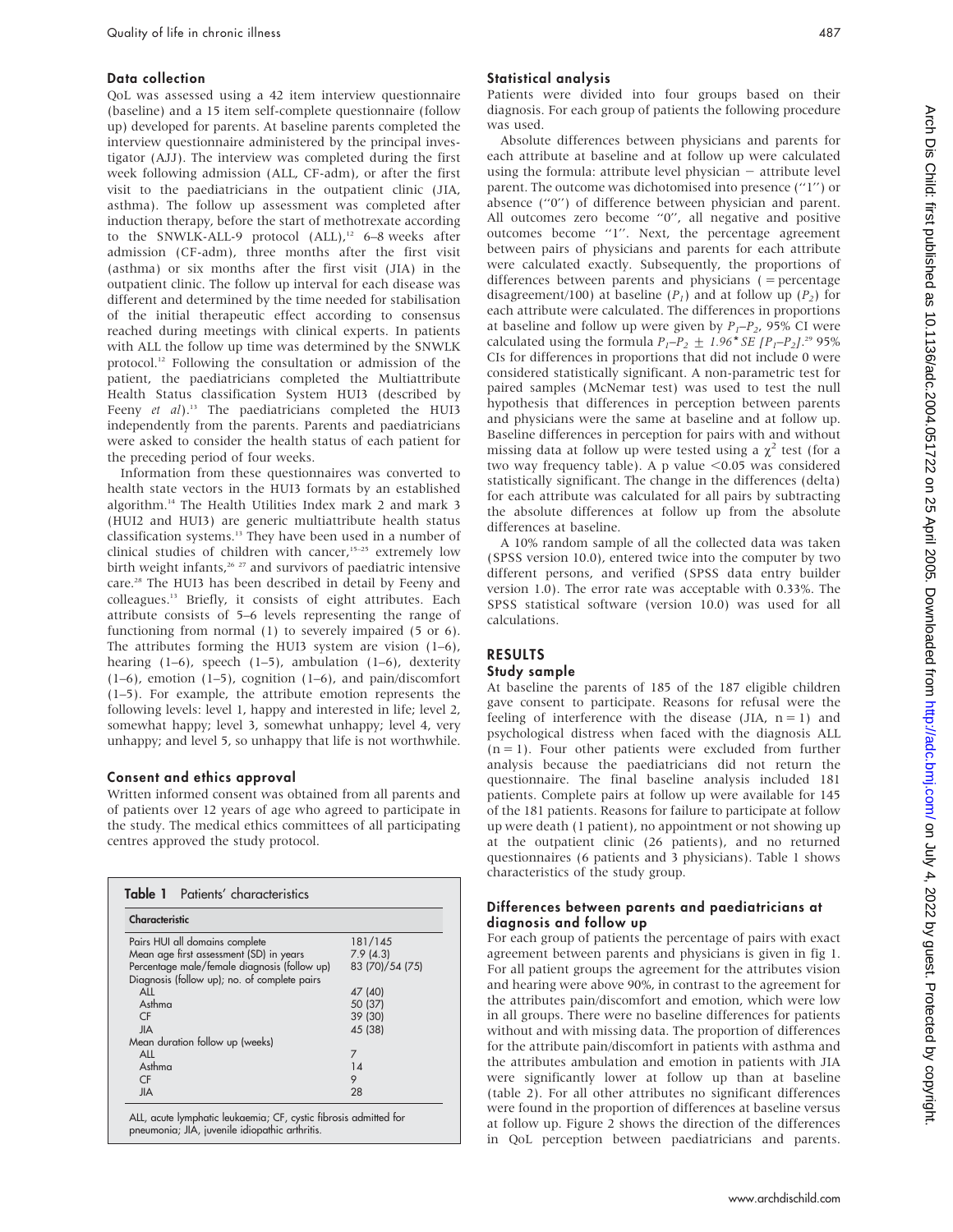

Figure 1 Percentage agreement between paediatricians and parents of chronically ill children (ALL, asthma, CF, and JIA) for each HUI3 attribute at baseline and follow up.

Positive values indicate the paediatrician assessing more impairment than the parents did, and negative values represent the parent assessing more impairment than the paediatrician did. The differences for the attributes vision, hearing, dexterity, and cognition were relatively small and are therefore not shown. For the attribute pain/discomfort the differences were most perspicuous. In all patient groups, at baseline and follow up, the parents assessed the patient to have more pain/discomfort than the paediatricians thought them to have.

## **DISCUSSION**

We have found that differences in the perception of health between parents of children with a chronic disease and their paediatricians exist at diagnosis and after a period of follow up.

In general, the percentage agreement between parents and physicians for each patient group was found to be higher in the objective than in the subjective health attributes. Our earlier findings from the literature showed a pooled percentage agreement of 84–89% for the objective attributes and of 69–77% for the subjective domains.<sup>8</sup> In the present study the agreement for the attribute pain/discomfort was remarkably low for all patient groups. For the attribute emotion, the agreement was lower than expected from the literature.<sup>8</sup> Probably, in our study the agreement for these attributes was low because most patients consulted the physician in the acute phase of the disease, whereas in the literature the HUI has been used mostly in survivors of

childhood cancer.<sup>15-20</sup> <sup>23-25</sup> It is known from the literature that QoL of patients can change dramatically during treatment. For example, the QoL of children with recurrent acute otitis media and/or chronic otitis media with effusion significantly improved after surgical intervention,<sup>30</sup> whereas the QoL of children with chronic viral hepatitis temporarily deteriorated during alpha-interferon therapy.<sup>31</sup> Also, differences in perception of QoL between parents and physicians and the magnitude of these differences are likely to be susceptible to change in time. In a study of adults with cancer it was found that the agreement for the more private domains (such as feelings, social functioning, overall QoL, and pain/discomfort) was slightly higher at follow up than at baseline. Firstly, it is suggested that monitoring the patients' QoL over time may increase the caregivers' awareness of wellbeing of the patient.<sup>32</sup> Secondly, the objective domains are visible and more concrete than the subjective domains. Therefore, a higher agreement can be expected in the former.<sup>33</sup> However, in our study the agreement did not essentially change over follow up periods, although patients were treated for their acute symptoms and patients and physicians became acquainted to each other. At follow up the rates of (dis)agreement remained fairly stable. Only for patients with asthma (pain/discomfort) and for patients with JIA (ambulation and emotion) did the agreement improve at follow up. We found obvious differences in four of the eight attributes. Paediatricians rated more emotional problems (ALL, CF, JIA) and problems with ambulation (JIA). Parents rated more pain/discomfort (all patient groups) and speech impairments.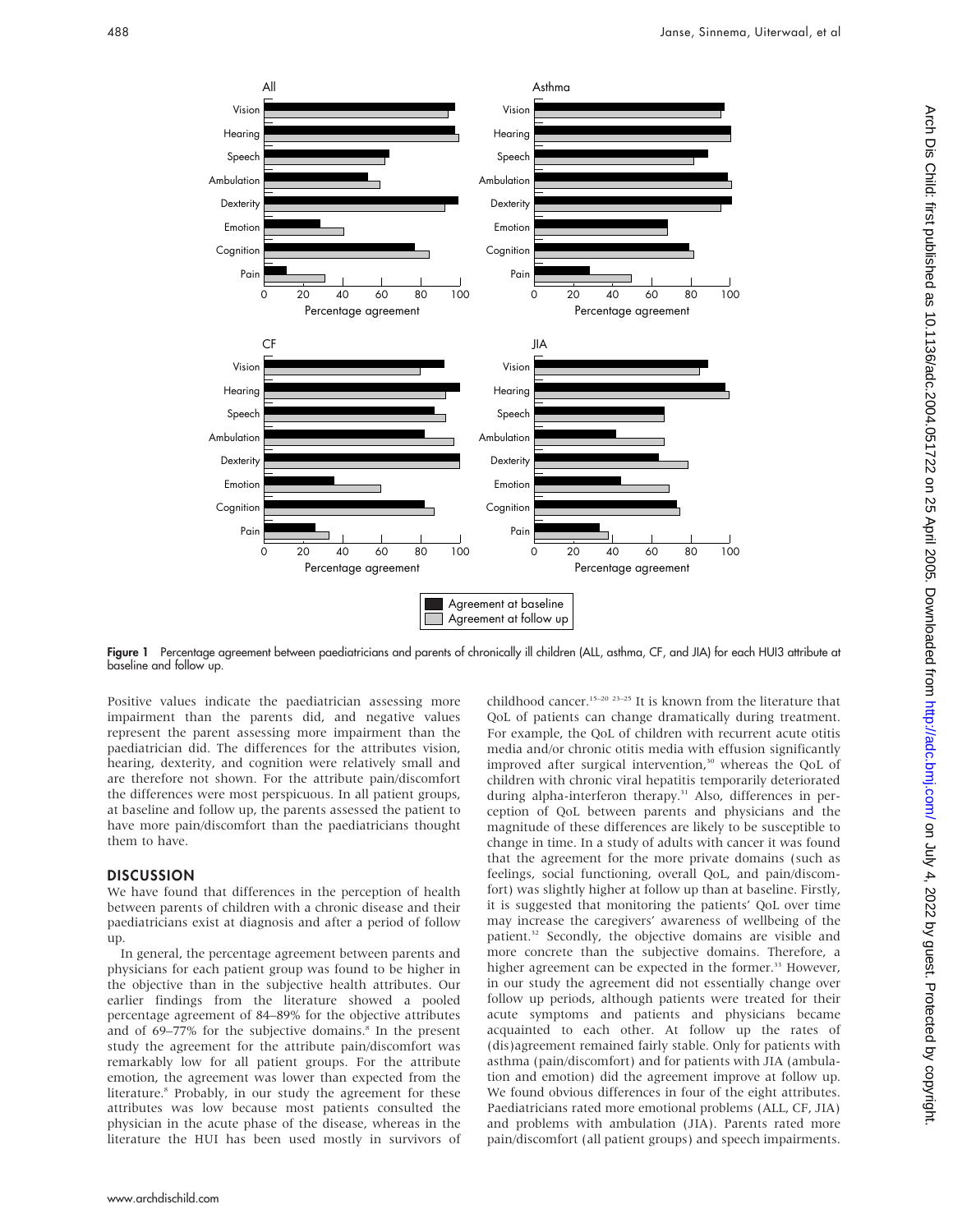

Figure 2 Number of pairs of disagreement between paediatricians and parents of chronically ill children (ALL, asthma, CF, and JIA) for the HUI3 attributes speech, ambulation, emotion, and pain/discomfort. The HUI3 attribute levels of the parents were subtracted from the levels of the paediatricians. The positive bars represent the number of pairs for each attribute where the paediatrician scored a higher level of impairment within attributes than the parent at baseline (1; black) and at follow up (2; dark grey). The negative bars represent the number of pairs where the parent scored a higher level of disturbances within attributes than the paediatrician at baseline (1; grey) and at follow up (2; white).

Table 2 Proportion and change of differences at baseline and follow up

| <b>Diagnosis</b>            | <b>Attribute</b>                               | $P_1-P_2$            | 95% CI $P_1-P_2$                                                                                                |  |
|-----------------------------|------------------------------------------------|----------------------|-----------------------------------------------------------------------------------------------------------------|--|
| Asthma<br><b>JIA</b><br>JIA | Pain/discomfort<br>Ambulation<br>Emotion       | 0.23<br>0.26<br>0.28 | 0.05 to 0.39<br>0.07 to 0.44<br>$0.08$ to $0.48$                                                                |  |
| --                          | $\epsilon$ 1.66<br>$\sim$ $\sim$ $\sim$ $\sim$ |                      | the contract of the contract of the contract of the contract of the contract of the contract of the contract of |  |

The proportions of differences between parents and physicians at baseline ( $P_1$ ) and at follow up ( $P_2$ ) for each attribute were calculated. The differences in proportions at baseline and follow up were given by  $P_1-P_2$ ,<br>05% Clauses, selected wine the feature B\_B\_i\_1.04\* SE D\_B\_1.22 95% CI were calculated using the formula  $P_1-P_2 \pm 1.96$ \* SE [ $P_1-P_2$ ]. Only attributes with 95% CI excluding zero were shown.

In our study we did not use the children's' assessment of their quality of life. However, for the attribute pain/ discomfort it is known from the literature that physicians have the tendency to underestimate the intensity of the patient's pain/discomfort.<sup>32</sup> <sup>34-36</sup> A possible explanation for the disagreement on speech impairment is that in young children paediatricians tend to interpret HUI level 1 as language development according to age, while parents scored level 3 as development according to age.

Before further interpretation of our results, some methodological issues need to be addressed. A strong feature of our study is that the participation rate was high and that it had very few missing data at baseline. Furthermore, we used a validated instrument to measure quality of life as judged by both physicians and the parents. Physicians completed the assessments independent from parental HUI measurements. Some other points need attention. Complete follow up data were available for 80% of the patients. Because the differences in perception of QoL at baseline were the same for patients with and without complete follow up data, we expect our results to be valid. Each paediatrician  $(n = 37)$ completed the HUI several times (range 1–34). In 90 patients the same paediatricians completed the assessment both at baseline and at follow up. Due to a learning effect of the paediatrician the percentage agreement in this study might be higher than would have been found in regular clinical practice. The HUI has been validated originally for children of 6 years and older.13 For young children only a few QoL questionnaires are available (Functional Status, RAND, and the TAPQOL).37–39 In a study assessing the health status in a heterogeneous population of children admitted to intensive care, it seemed feasible to classify children over 1 year of age reliably, using the HUI by an observer well known to the patient.<sup>40</sup> In our study the HUI3 questionnaire was administered to the parents by an interviewer at baseline and was self-completed at follow up while the HUI3 was selfcompleted by the paediatricians (both assessments). In the literature different results are reported about the effect of the mode of administration of HRQoL questionnaires. Grootendorst et al found that subjects participating in the Ontario Health Study, completing the interviewer administered form, reported less dysfunction than subjects completing the self-reported form.<sup>41</sup> However Verrips et al reported that the mean number of affected attributes was higher and the mean utility score was lower when children (preterm born infants now 14 years old) and proxies were interviewed than when they self-completed the questionnaire.<sup>27</sup> Both studies used the HUI3 to assess the health status. In our study the participating paediatricians preferred the selfcompleted form because of their time schedule at the outpatient clinic.

With regard to the implications of our study, we conclude that QoL should be given a fair amount of attention in chronic paediatric illnesses. Good medical practice requires an optimal relationship between physicians, patients, and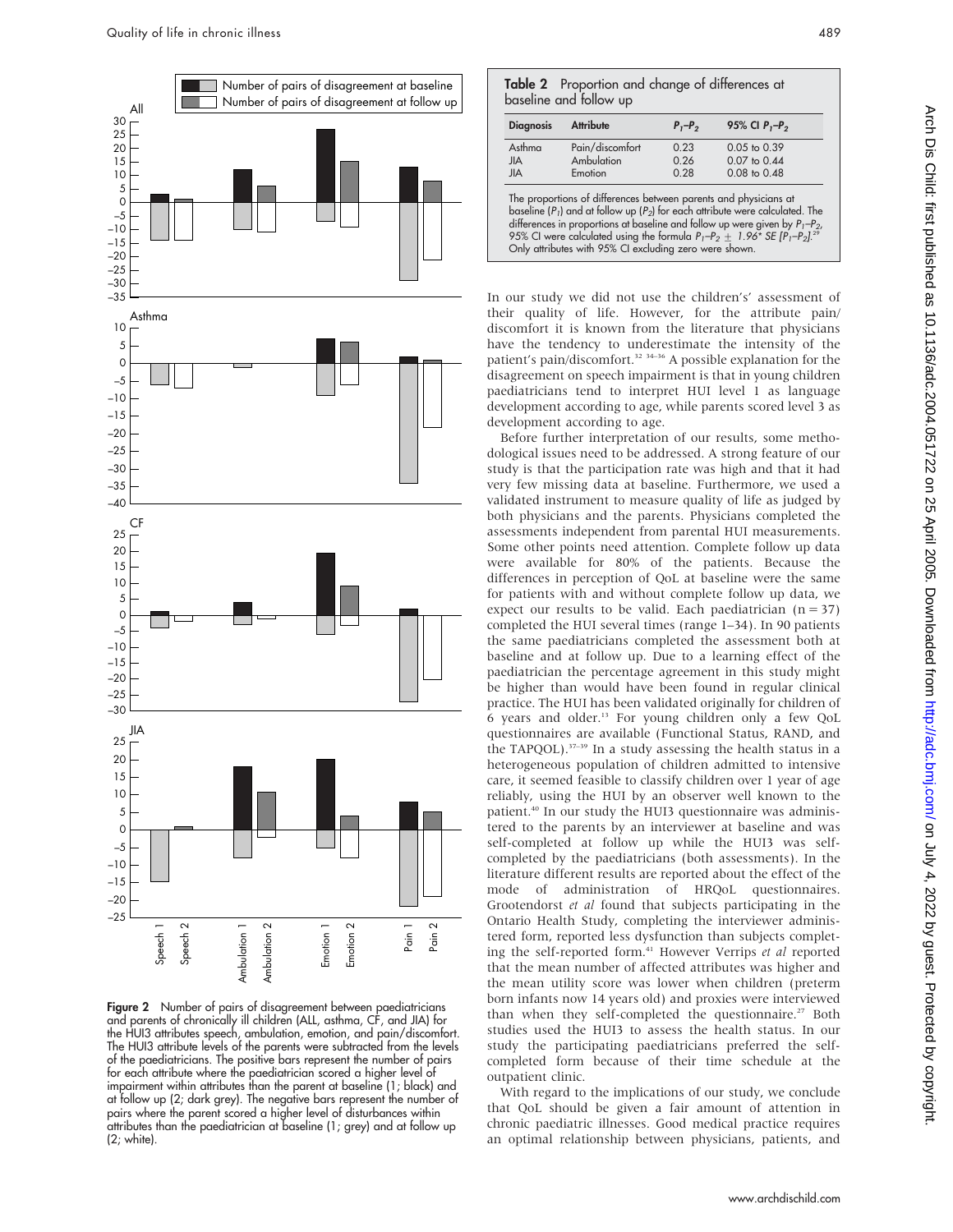## What is already known on this topic

- Little is known in the literature about the differences in perception of quality of life between patients and physicians
- Objective attributes of health had a higher agreement between parents and physicians than the more subjective attributes
- The magnitude of the difference in perception of quality of life between parents and physicians is unknown

parents for mutual understanding of the impact of the disease. Whatever the reasons for discrepancies of perception, physicians should be aware that parents and physicians may look differently at the impact of the disease. This is particularly important for discrepancies pertaining to the attributes emotion and pain, which are vital to the child's wellbeing. Physicians have the tools to improve on this, by better and more explicitly discussing these issues with patients and parents. As differences in perception of QoL between parents and physicians may be different for various countries/populations, replication studies are needed. QoL evaluation may have a prominent role in assessing the changes of a patient's condition in the natural course of the disease or in the follow up of therapeutic interventions. In this way, better mutual understanding of perception of QoL between physician and the parents of the patient may enhance effects of treatment.

## ACKNOWLEDGEMENTS

We are grateful to all parents of the patients and all clinicians of the participating centres for their efforts of taking part in this study. Special thanks are extended to E Visser and I van der Vaart, research nurses Sophia Children's Hospital, for their practical help, and to C Tims for her assistance with the data management.

#### Authors' affiliations .....................

A J Janse, J L L Kimpen, Department of Paediatrics, Wilhelmina Children's Hospital, University Medical Centre Utrecht, Netherlands G Sinnema, Department of Paediatric Psychology, Wilhelmina Children's Hospital, University Medical Centre Utrecht, Netherlands C S P M Uiterwaal, Julius Centre for Health Sciences and Primary Care, University Medical Centre Utrecht, Netherlands

R J B J Gemke, Department of Paediatrics, VU University Medical Centre, Amsterdam, Netherlands

Role of the funding source: the sponsors of this study had no role in study design, data collection, data analysis, data interpretation, or writing of the report

Competing interests: none declared

## REFERENCES

- 1 Rowbothan M, Harden N, Stacey B, et al. Gabapentin for the treatment of postherpetic neuralgia: a randomized controlled trial. *JAMA*<br>1998;**280**:1837–42.
- 2 Mant J, Carter J, Wade DT, et al. Family support for stroke: a randomised controlled trial. Lancet 2000;356:808–13.
- 3 Tetteroo E, Graaf van der Y, Bosch JL, et al. Randomised comparison of primary stent placement versus primary angioplasty followed by selective stent placement in patients with iliac-artery occlusive disease. Lancet 1998;351:1153–9.
- 4 Rougier P, Cutsum van E, Bajetts E, et al. Randomised trial of irinotecan versus fluorouracil by continuous infusion after fluorouracil failure in patients with metastatic colorectal cancer. Lancet 1998;352:1407–12.
- 5 Ghoname EA, Craig WF, Ahmed HE, et al. Percutaneous electrical nerve stimulation for low back pain: a randomized crossover study. JAMA 1999;281:818–23.
- 6 Bleyer WA. Cancer in older adolescents and young adults: epidemiology, diagnosis, treatment, survival, and importance of clinical trials. Med Pediatr Oncol 2002;38:1–10.

# What this study adds

- Clear differences in perception of health and wellbeing between parents of children with a chronic disease and physicians were found
- $\bullet$  In all patient groups, the physicians assessed the patient to have less pain/discomfort than the parents thought
- Quality of life may contribute to better understanding between physicians and parents
- 7 **Cleeland CS**, Gonin R, Hatfield AK, *et al.* Pain and its treatment in outpatients<br>with metastatic cancer. N Engl J Med 1994;3**30**:592–6.<br>8 **Janse AJ**, Gemke RJ, Uiterwaal CSPM, *et al.* Quality of life: patients' and
- doctors' don't always agree. A meta-analysis. J Clin Epidemiol 2004;57:653–61.
- 9 Feeny D, Leiper A, Barr RD, et al. The comprehensive assessment of health status in survivors of childhood cancer: application to high-risk acute
- lymphoblastic leukaemia. *Br J Cancer* 1993;**67**:1047–52.<br>10 **Felder-Puig R**, Frey E, Sonnleitner G, *et al.* German cross-cultural adaptation of the Health Utilities Index and its application to a sample of childhood cancer<br>survivors. *Eur J Pediatr* 2000;**159**:283–8.
- 11 Barr RD, Furlong W, Dawson S, et al. An assessment of global health status in survivors of acute lymphoblastic leukemia in childhood. Am J Pediatr Hematol Oncol 1993;15:284–90.
- 12 stichting nederlandse werkgroep leukemie bij kinderen. Protocol SNWLK-ALL-9. Onderzoek en behandeling van kinderen met Acute Lymfatische Leukemie (ALL) 1999.
- 13 Feeny DH, Torrance GW, Furlong WJ. Health Utilities Index. In: SpilkerB, ed. Quality of life and pharmacoeconomics in clinical trials, 2nd edn. Philadelphia: Lippincott-Raven, 1996:239–52.
- 14 Feeny DH, Furlong WJ, Torrance GW, et al. Multiattribute and single-attribute utility functions for the health utilities index mark 3 system. Med Care 2002;40:113–28.
- 15 Barr RD, Pai MH, Weitzman S, et al. A multi-attribute approach to health status measurement and clinical management-illustrated by an application to<br>brain tumors in childhood. *Int J Oncol* 1994;4:639–48.<br>16 Billson AL, Walker DA. Assessment of health status in survivors of cancer.
- Arch Dis Child 1994;70:200–4.
- 17 **Feeny D**, Leiper A, Barr RD, *et al.* The comprehensive assessment of health<br>status in survivors of childhood cancer: application to high-risk acute<br>lymphoblastic leukaemia. *Br J Cancer* 1993;**67**:1047–52.
- 18 Felder-Puig R, Frey E, Sonnleitner G, et al. German cross-cultural adaptation of the Health Utilities Index and its application to a sample of childhood cancer survivors. Eur J Pediatr 2000;159:283–8.
- 19 Glaser AW, Davies K, Walker D, et al. Influence of proxy respondents and mode of administration on health status assessment tollowing central nervous<br>system tumours in childhood. Qual Life Res 1997;6:43–53.<br>20 **Glaser AW**, Abdul Rashid NF, U CL, *et al.* School behaviour and health status
- after central nervous system tumours in childhood. Br J Cancer 1997;76:643–50.
- 21 Trudel JG, Rivard M, Dobkin PL, et al. Psychometric properties of the Health Utilities Index Mark 2 system in paediatric oncology patients. Qual Life Res 1998;7:421–32.
- 22 Barr RD, Petrie C, Furlong WJ, et al. Health-related quality of life during postinduction chemotherapy in children with acute lymphoblastic leukemia in
- remission: an influence of corticosteroid therapy. Int J Oncol 1997;11:333–9.<br>23 **Barr RD**, Simpson T, Whitton A, *et al.* Health-related quality of life in survivors<br>61 of tumours of the central nervous system in childhoo approach to measurement in a cross-sectional study. Eur J Cancer 1999;35:248–55.
- 24 Glaser AW, Furlong W, Walker DA, et al. Applicability of the Health Utilities Index to a population of childhood survivors of central nervous system tumours
- in the U.K. *Eur J Cancer* 1999;3**5**:256–61.<br>25 **Le Gales C**, Costet N, Gentet JC, *et al.* Cross-cultural adaptation of a health<br>status classification system in children with cancer. First results of the French<br>adaptation 1999;12:112–18.
- 26 Saigal S, Feeny D, Rosenbaum P, et al. Self-perceived health status and health-related quality of life of extremely low-birth-weight infants at adolescence. JAMA 1996;276:453-9.
- Verrips GH, Stuifbergen MC, den Ouden AL, et al. Measuring health status using the Health Utilities Index: agreement between raters and between<br>modalities of administration. *J Clin Epidemiol* 2001;**54**:475–81.
- 
- 28 **Gemke RJ**, Bonsel GJ, van Vught AJ. Long-term survival and state of health<br>1995;**73**:196–201. after paediatric intensive care. Arch Dis Child 1995;**73**:196–201.<br>29 **Altman DG**. Practical statistics for medical research
- medical research. London: Chapman and Hall, 1996.
- 30 Richards M, Giannoni C. Quality-of-life outcomes after surgical intervention for otitis media. Arch Otolaryngol Head Neck Surg 2002;128:776–82. 31 Iorio R, Pensati P, Botta S, et al. Side effects of alpha-interferon therapy and
- impact on health-related quality of life in children with chronic viral hepatitis. Pediatr Infect Dis J 1997;16:984-90.